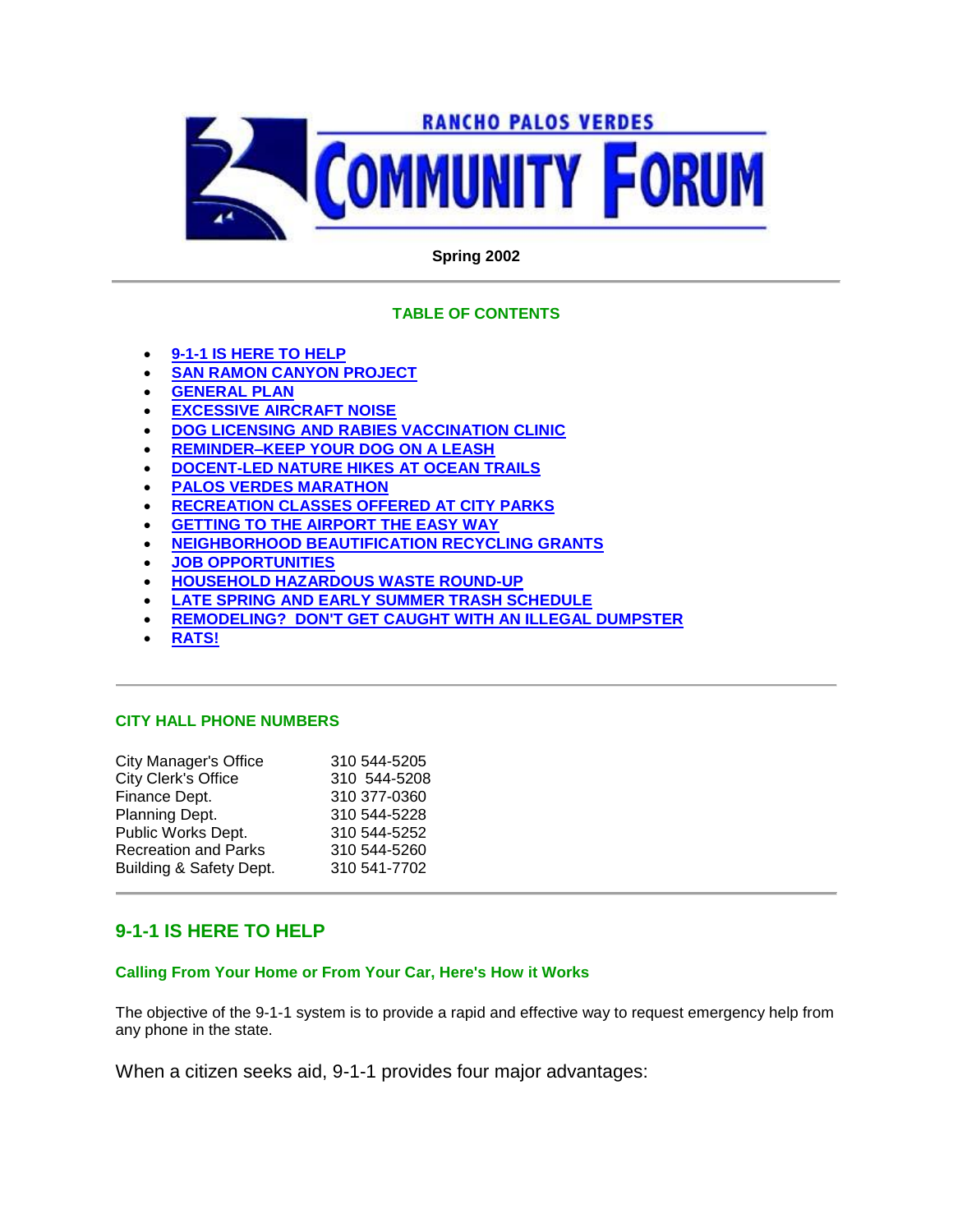. It removes doubt about the proper emergency agency because one call can bring multiple agency responses when needed.

- . 9-1-1 is easy to remember and the number remains unchanged from one location to another.
- . It is easy and fast to call, especially under stressful conditions, and

. When calling 9-1-1 from a regular telephone, a sophisticated identification system displays the caller's address and phone number, reducing the number of questions that need to be asked, thereby hastening the response time.

### **Calling From a Residence**

The 9-1-1 system can work differently from one police department to another, however, when 9-1-1 is called from a residence in areas covered by the Lomita Sheriff's Station (Lomita, Rancho Palos Verdes, Rolling Hills, Rolling Hills Estates, and the unincorporated areas served by the Sheriff), the calls go directly to the dispatch desk. The desk personnel determines what kind of assistance is required-law enforcement or a medical emergency. If the situation requires law enforcement, deputies will be dispatched. If it is a medical emergency, the call is then transferred to the Los Angeles County Fire Department for their response. Occasionally, a deputy will also be sent on these medical emergency calls.

#### **Calling From a Cellular Phone**

When 9-1-1 is dialed from a cellular phone, the caller is connected with the California Highway Patrol dispatch desk, not the local law enforcement agency. This call then goes to the local dispatch in the county the caller is in, so it is important that the caller know their whereabouts. If an emergency occurs on a freeway, the caller needs to tell the dispatcher what freeway they are on and their approximate location. If the caller is on a surface street and an emergency arises, it is very helpful for the caller to identify the city they are in so the call can be transferred to the appropriate local law enforcement agency.

#### **Use Only for Emergencies**

9-1-1 should only be dialed for emergency situations. It is important to listen to the person answering the call and to give them the information requested. Even though these situations are very stressful to the caller, the dispatcher needs the information requested for the call to be responded to properly.

In cases where 9-1-1 is mistakenly dialed, don't hang up. The policy is to respond to the calling location even if there is a hang-up.

9-1-1 is here to help, do your part to make it work effectively.

# **SAN RAMON CANYON PROJECT**

#### **Stabilization of Canyon Costs \$3M**

During a particularly heavy rain one afternoon in March 1999, the City received word that a storm drain had overflowed and a muddy torrent was running through the yards of several properties off Palos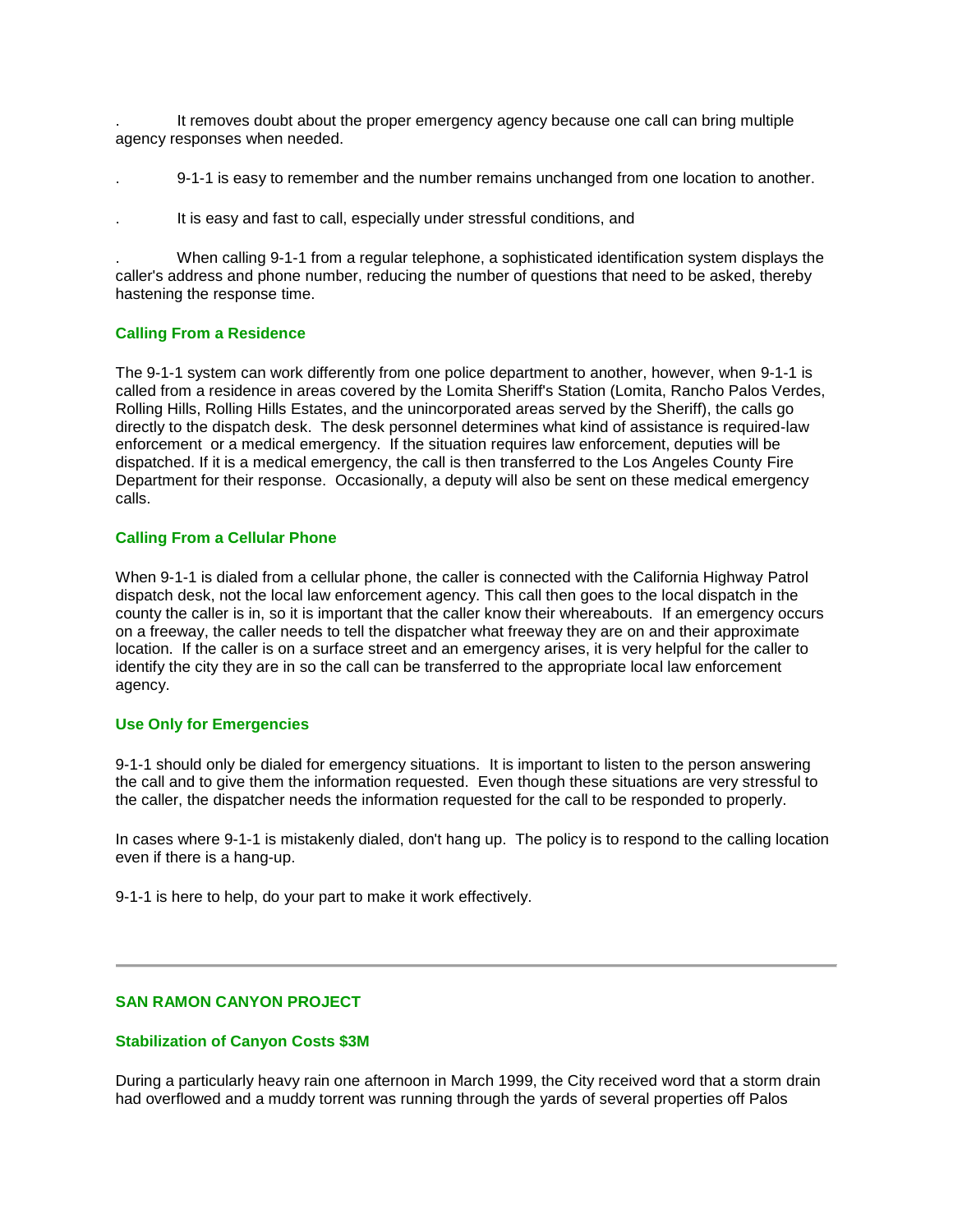Verdes Drive East. After reviewing the situation, it didn't take the City's engineers long to determine that the over 30 year old storm drain system that ran from Palos Verdes Drive East down San Ramon Canyon, just east of Marymount College, was undersized and needed to be replaced.

Initially, replacing the storm drain seemed like a fairly straightforward public works project. It would require the installation of 7,000 linear feet of new storm drainpipe and approximately 4,000 cubic yards of earth to be placed at the bottom on the canyon to provide a suitable base for the new drainpipe. That was before the City discovered a large landslide on the east wall of San Ramon Canyon in early 2001 during the design phase of the project.

The County had installed the storm drain before the City's incorporation. Shortly after the 1999 flooding, the City determined that the old storm drain, which lacked a proper outlet structure, had been dumping water unchecked into the bottom of the canyon for many years. The annual storm water flows had been steadily eroding the east wall of the canyon and had exposed a slide plane near the bottom.

Upon closer examination, including boring three exploratory holes into the hillside, the City's geologist discovered that there were multiple potential slide planes that progress up the hill on the east side of the canyon, similar to a deck of cards. Even if the toe of the landslide were to be buttressed with the 4,000 cubic yards of earth originally planned for the project, there was still the possibility of movement on one or more of the upper slide planes. This potential movement would continue to threaten the City's new drainage facility, the access road, utilities and a dozen private homes and other improvements that sit above the north and east sides of the canyon.

Almost overnight, the scope of the project expanded from approximately 4,000 cubic yards of fill to 75,000 cubic yards of fill in order to buttress the entire slope. The priority of the project was elevated from a fairly routine project to an emergency because of the impending winter rains. The next severe storm could remove the remaining support at the bottom of the canyon and cause a landslide, threatening the homes above.

With this threat looming, the City was spurred to action. Within six months, the City completed the revised project engineering and design, obtained all the necessary permits from the various county, state and federal regulatory agencies, put the project out to bid and selected a qualified construction firm to build the project.

The contractor began trucking dirt to the site beginning in early October 2001. The buttress fill was specifically designed to be built in two important phases. The first, which included the placement of 25,000 cubic yards of dirt in the bottom on the canyon, was the minimum necessary to stabilize the toe of the landslide during the winter rains. This amount of fill, in combination with a temporary storm drain that bypassed the landslide mass, would protect the surrounding properties in case it turned out to be a wet winter. The first phase was completed on time in December of last year.

The second phase, which has been ongoing since that time, includes the placement of the remaining 50,000 cubic yard of dirt and the installation of the new storm drain and outlet structure. The City is currently on schedule to complete the grading for the project by April. The installation of the new storm drain, as well as landscaping and installing surface drainage structures on the new fill slope and repaving the road the City has been using to access the site, are expected to be completed by this June.

The City owes a debt of gratitude to the surrounding homeowners who are being directly impacted by this project. They have put up with a siege of their neighborhood by a battery of geologists, biologists, engineers, survey teams, construction workers, supervisors and all their various trucks, bulldozers and other equipment, not to mention as of all the dust, noise and inconvenience that has gone along with it. Their cooperation and patience during the planning and construction of this project have been of critical importance to the success of the project and cannot be understated.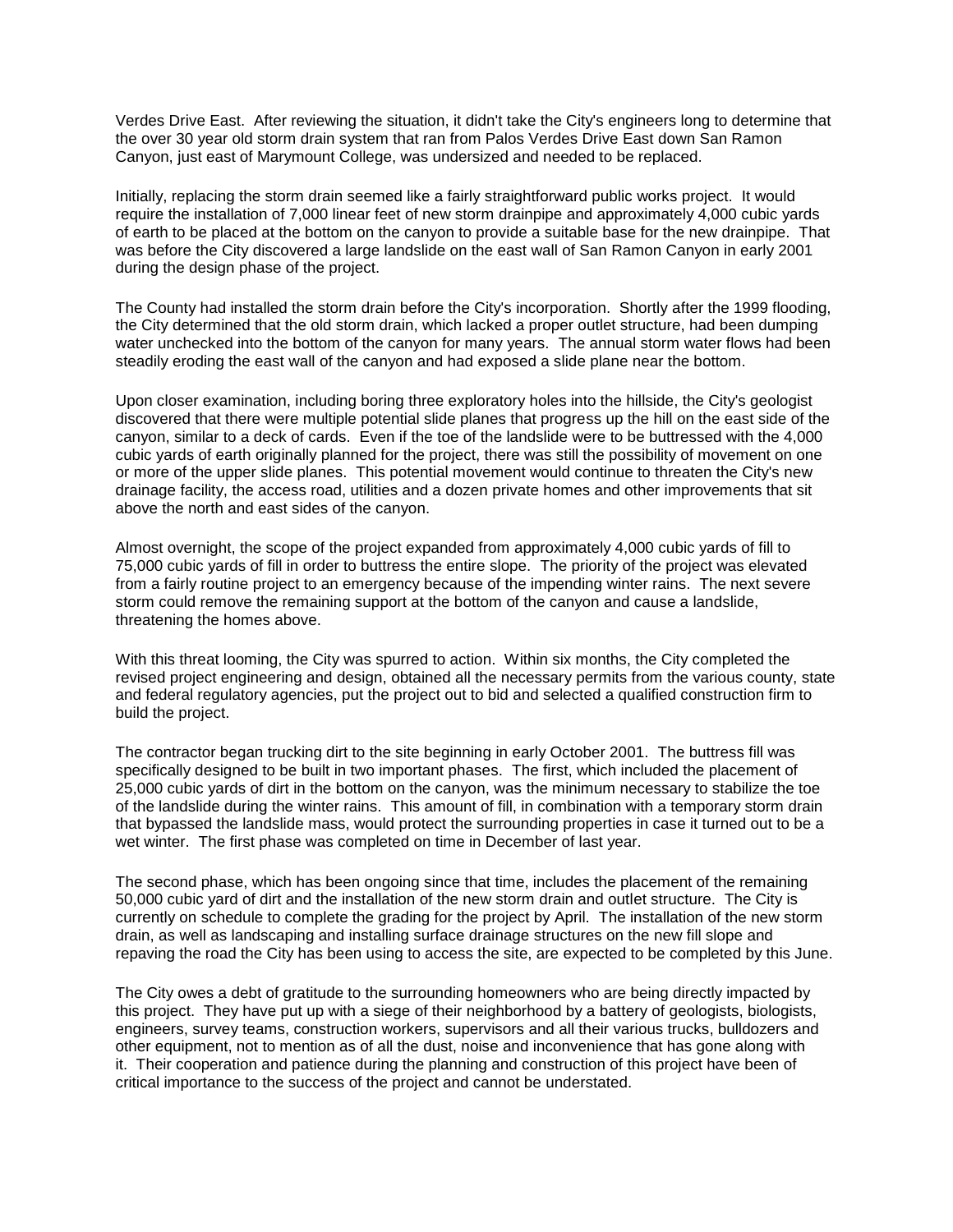When all is said and done, the City will have spent over \$3 million on the San Ramon Drainage and Landslide Stabilization Project, making it one of the largest public works projects ever undertaken by the City. Because of the City's steep topography and unique geology, there is no guarantee that we will be able to completely avoid similar situations in the future. However, the City is taking proactive steps to minimize this chance. The City has completed a survey of all of its drainage systems and developed a priority list to guide the City's budgeting and Capital Improvement Projects to bring our aging storm water infrastructure up to modern standards and maximum efficiency. It will take many years to complete this citywide upgrade, but the benefits will outweigh the consequences of allowing the system to continue to deteriorate. The San Ramon Project was unique, and the City intends on keeping it that way!

### **GENERAL PLAN**

The City Council has recently focused its attention on master planning issues that will guide the City for the foreseeable future. Attention has been drawn to the need for long-range planning by renewed community interest in preserving open space, mitigating traffic problems and preserving the character of our City.

The City Council firmly believes that the current General Plan, created and adopted in 1975, is a masterpiece of visionary planning that has served the City well over the past 27 years. However, the Council also acknowledges that certain portions of the General Plan are either outdated or factually incorrect and need a fresh look. Some portions of the Plan that need to be reviewed and updated include traffic, geology and open space from the aspect of existing conditions as well as a vision for the future.

Included in the 1975 General Plan is a list of 28 Goals and 190 policies. These goals and policies were generated by a "grass-roots" organization of over 200 City residents who formed themselves into thirteen committees to look at different elements of the General Plan including land use, recreation and parks, safety and fiscal policy and offer their ideas to guide the future of the City. Most of these goals and policies are still very applicable. A few may need to be modified or even deleted. There may also be some new goals or policies to be added.

As a first step toward updating the General Plan the City Council has proposed the re-creation of citizen groups to provide input into a revised list of goals and policies. We believe the areas of focus will include the seven mandated General Plan elements that are: land use, circulation, housing, conservation, open space, safety and noise. The grass-roots citizens committees may also wish to look at other areas of concern such as fiscal policies and social and cultural issues.

The City Council intends to appoint a Steering Committee to coordinate the overall process of developing goals and objectives and to facilitate the open discussion and interaction of all interested residents, which was instrumental in the development of the City's first General Plan.

Although the details of the process are still in the formative stage we anticipate the Steering Committee will consist of two councilmembers and two planning commissioners and up to eleven additional members of the public who will represent a cross-section of the community. Interested residents should consider how they would like to participate in the process and which issues they feel most strongly about. Let the City Council know your thoughts by e-mail, letter or telephone call.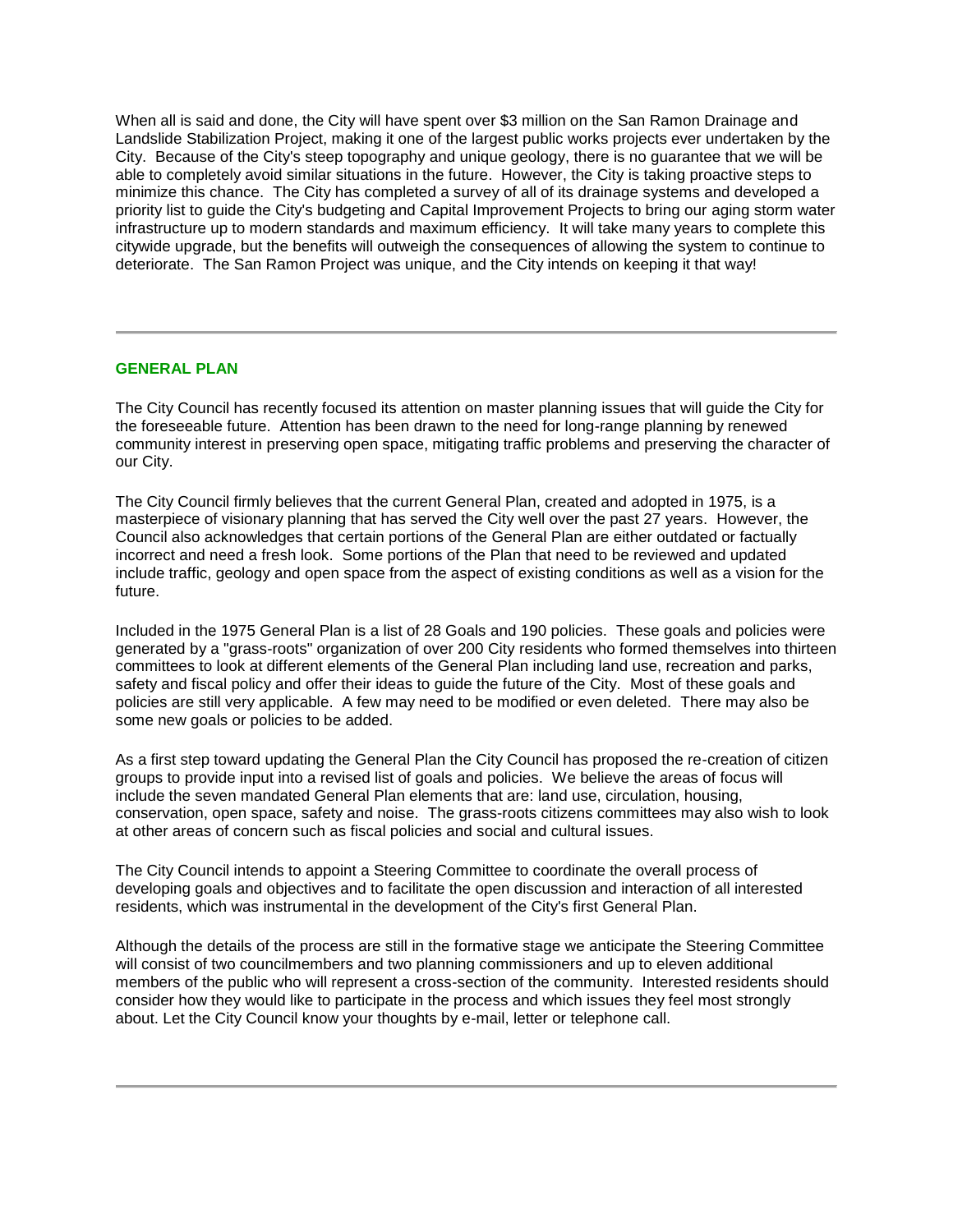# **TROUBLED BY EXCESSIVE AIRCRAFT NOISE?**

- Report specific noise complaints directly to the Los Angeles World Airports by calling the LAX Noise Line at 646-6473 or going on-line at www.lawa.org. On the LAWA Home Page, click the "Noise Management" link to access the noise management complaint form.
- Write a letter to Congresswoman Jane Harman at 811 Catalina Avenue #1302, Redondo Beach, CA., 90277.
- Join P.A.N.I.C. (a Peninsula-wide citizen advocacy group against aircraft noise). For more information visit their website: www.palosverdes.com/panic or call Beverly at 310-541-3026.

### **DOG LICENSING AND RABIES VACCINATION CLINIC**

#### **Mark Your Calendar for Thursday, June 27**

Take advantage of the dog licensing and rabies vaccination clinic to be held at City Hall on June 27th from 7:00 p.m. to 8:30 p.m. County animal control officers will be on site to assist with dog license renewals and the purchase of new pet licenses. The Southern California Veterinary Medical Association will be offering low cost rabies vaccinations for \$5 for dogs at least four months of age. The 6 in 1 vaccination that includes Distemper, Hepatitis, Leptospirosis, Parainfluenza and Parvovirus will also be available for a fee of \$12. This vaccination is for dogs eight weeks or age and older.

You must have your pet's Certificate of Sterility and proof of current rabies vaccination to be eligible for the reduced dog license fee.

If you're unable to attend the clinic, you may download a dog license application form from the County's website at http://animalcontrol.co.la.ca.us

#### **KEEP YOUR DOG ON A LEASH**

Pet owners must keep their dogs on a leash while walking them through their neighborhood, City parks or on trails. (L.A. County Code 10.32.010).

### **DOCENT- LED NATURE HIKES AT OCEAN TRAILS**

The Los Serenos de Point Vicente docents continue to conduct guided tours of the Ocean Trails Project. The walks begin at the public parking lot at the end of La Rotonda Drive off Palos Verdes Drive South. These informal guided tours take place on paved, gently sloping trails along the bluff edge and though the habitat corridor. Docents provide information about the history, geology, marine ecology and habitat restoration work of the Ocean Trails project. Wear comfortable shoes and a hat and bring a small bottle of water. Tours last approximately one hour and reservations are not required.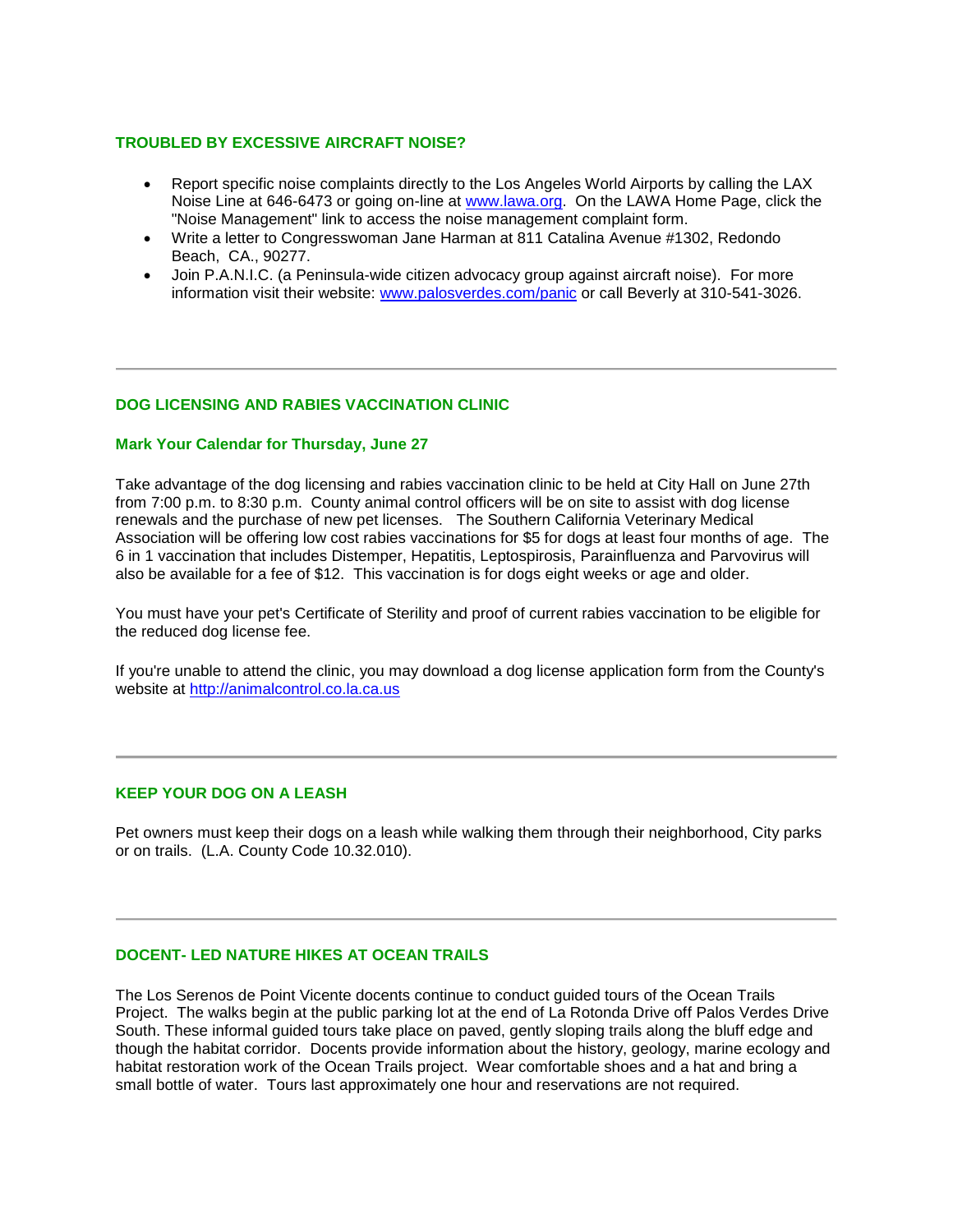Tours for the next three months are as follows:

| Sunday | March 24 | 3:00 p.m. |
|--------|----------|-----------|
| Sunday | April 28 | 3:00 p.m. |
| Sunday | May 26   | 3:00 p.m. |

The docents of Los Serenos de Point Vicente also offer hikes at Abalone Cove Shoreline Park and Ladera Linda Community Center. These hikes are enjoyable for scout groups, schools, families or anyone interested in learning more about the Palos Verdes Peninsula. Reservations are required for hikes at Abalone Cove and Ladera Linda, and a nominal fee is charged. For more information, please call the hike line at (310) 377-0360, extension 264.

# **PALOS VERDES MARATHON**

#### **Traffic on PV Dr. West and South May be Delayed**

On Saturday, May 18, from 7:00 a.m. to 1:00 p.m., the Kiwanis Club of Rolling Hills Estates is conducting a portion of their 36th Annual Palos Verdes Marathon along Palos Verdes Drive West and Palos Verdes Drive South in the City of Rancho Palos Verdes. If you live in this area or must travel this route on May 18, allow yourself extra time because traffic delays are probable. The U. S. Track and Field sanctioned Palos Verdes Marathon is one of the oldest races in the country and attracts about 1500 runners from around the world. The Kiwanis Club of Rolling Hills Estates donates proceeds from this race to local organizations and charities. If you are interested in running in the race or would like to volunteer, please call the event organizers at (310) 828-4123.

# **RECREATION CLASSES OFFERED AT CITY PARKS**

Spring 2002 privatized recreation classes will be held at City park sites. If you are interested in attending these classes, please call the following instructors or pick up registration information at Hesse Park.

| <b>Cherie Ackerman</b><br>Tap and Children's Combo Dance (4 years - Adult                                                | (310) 547-5073   |
|--------------------------------------------------------------------------------------------------------------------------|------------------|
| Miwa Aiba<br>Love Yourself, Heal Your Life workshop (Adult)                                                              | (310) 371-5330   |
| Ann Bosma<br>Aerobic Dancing: Lite Impact (Adult)                                                                        | $(310)$ 375-2064 |
| Jennifer Corbo<br>Adult ESL (Adult)<br>Children's Arts & Crafts (5-10 years)<br>Children's Science & Nature (7-12 years) | (310) 377-0429   |
| Linda Edwards<br>Beginning Chinese (5-15 years)<br>Intermediate Chinese (7 years- Adult)                                 | (310) 265-1875   |
| Jacquelyn Fernandez                                                                                                      | (310) 377-2965   |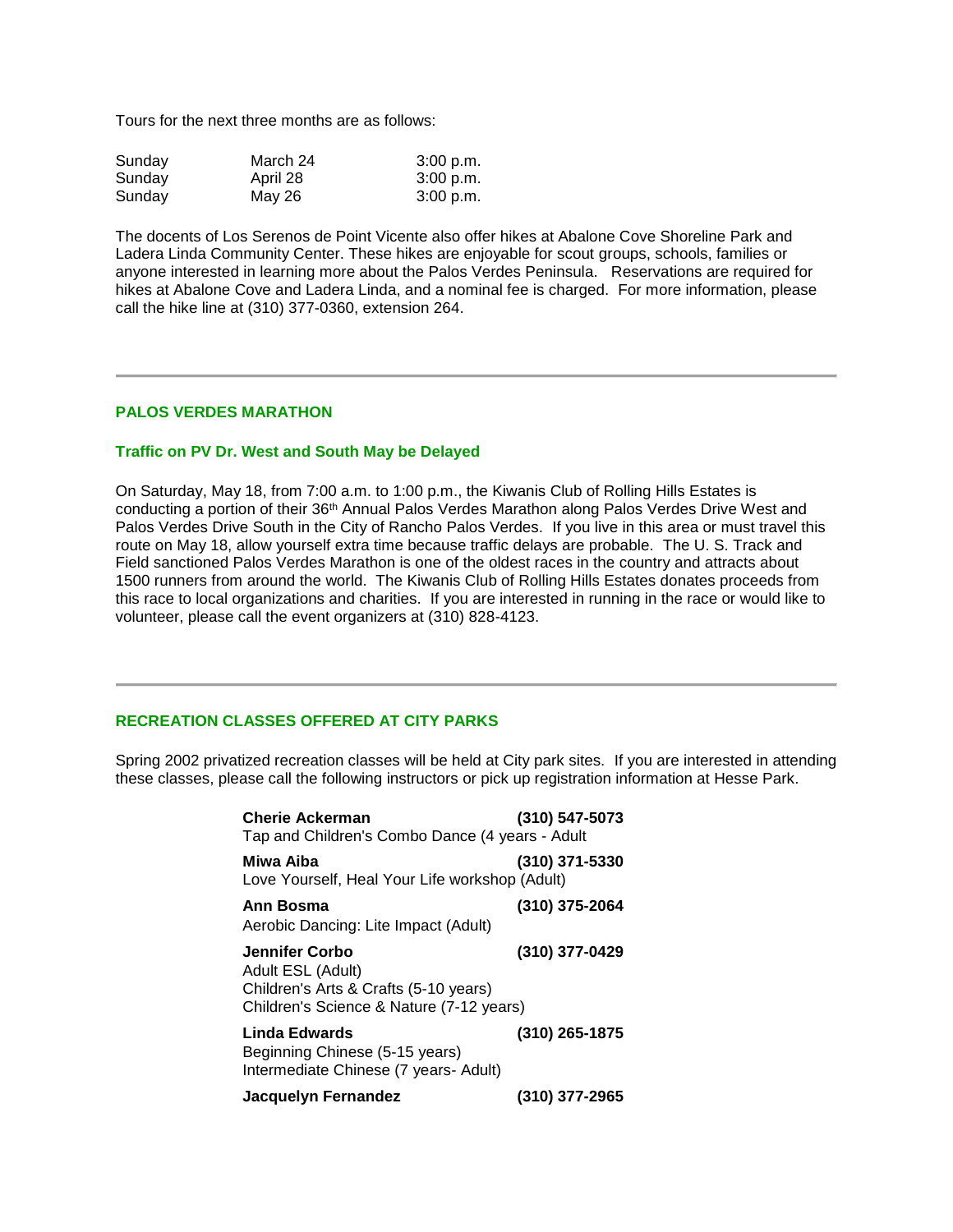| Exercise & Dance Fitness (Adult)                                                                                                    |                |
|-------------------------------------------------------------------------------------------------------------------------------------|----------------|
| Janusz Haka<br>Art Class for Kids (8 years & older)                                                                                 | (310) 944-9550 |
| <b>Karin Koralek</b><br>Yoga (Adult)                                                                                                | (310) 374-6612 |
| <b>Jensu Mark</b><br>Tai Chi Chuan (Adult)                                                                                          | (310) 397-6275 |
| <b>Sean McRoberts</b><br>Tennis - Beg./Int./Adv. (7 years-Adult)<br>Pee Wee Tennis (4-6 years)                                      | (310) 293-4890 |
| Jeanne Murphy<br>Ladies Exercise (Adult)                                                                                            | (310) 377-8507 |
| <b>Sachiye Nakano</b><br>Bones for Life (Adult)                                                                                     | (310) 544-1624 |
| <b>Walt Ordway</b><br>Amateur Radio for Beginners (Teen, Adult)                                                                     | (310) 541-4007 |
| <b>Christina Ross</b><br>Movement for Health: Tao Yin Fa - Chi Gong (Adult)                                                         | (310) 377-3927 |
| <b>Barry Sacks</b><br>Mommy & Me (18 - 30 months)<br>Wee Tots $(2 \frac{1}{2} - 4 \text{ years})$<br>Outdoor Adventures (5-10 years | (310) 519-4622 |
| <b>Suika Education, Inc.</b><br>Suika Baby Club (Birth-3 years)<br>Suika Toddlers Club (3-5 years)                                  | (310) 323-5221 |

The Recreation & Parks Department is seeking instructors for a variety of classes for all ages. If you are interested in teaching at one of the City park sites, please call the Recreation Supervisor at (310) 544- 5267.

### **GETTING TO AIRPORT THE EASY WAY**

### **MTA Takes You There For Only \$1.35**

Tired of parking problems at Los Angeles International Airport? For \$1.35 you can travel to LAX from the Peninsula in about an hour by riding MTA Route 225.

Route 225 operates between the Peninsula and the LAX Transit center every hour Monday through Saturday. Once you arrive at the LAX Transit Center, LAX shuttle buses will take you directly to your terminal for free. The first trip leaves the Peninsula around 6:00 a.m. and the last trip leaves LAX at 7:05 p.m.

Stops are located on PV Drive North, Crenshaw, Silver Spur Road, Crest Road, Highridge Road, and at Malaga Cove Plaza. Every MTA bus stop sign notes the route number and final destination.Passengers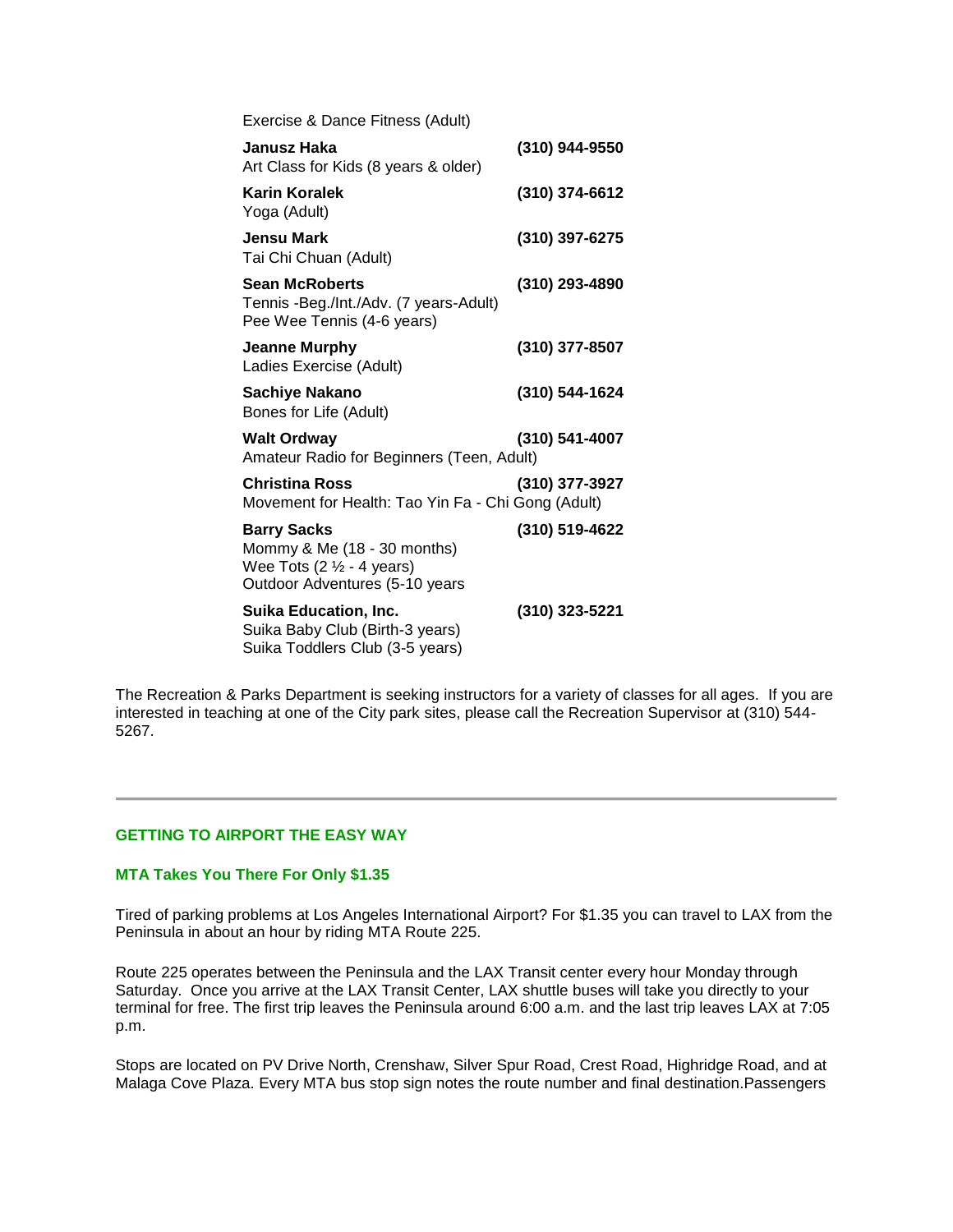can also use PV Transit routes to connect with the MTA to travel to LAX.PV Transit routes operate Monday through Friday from approximately 6:30 a.m. to 6:00 p.m.

Passengers can travel from major destinations on the Peninsula via PV Transit to connect with MTA routes.

For more information call the MTA at 1-800-COMMUTE or access their web site at www.mta.net. PV Transit can be reached at 544-7108 or on the web at www.palosverdes.com/pvtransit/

# **NEIGHBORHOOD BEAUTIFICATION RECYCLING GRANTS**

### **They're Back! Apply Now**





The City of Rancho Palos Verdes is pleased to offer the 13<sup>th</sup> Neighborhood Beautification/Recycling Grant Program. For the past 12 years, the City has awarded approximately \$472,000 in beautification/recycling grants to hundreds of area homeowners associations and neighborhood groups. These grants are funded from the revenues received from the sale of recycling material, such as bottles, cans, glass, newspapers and cardboard collected from the single-family and multi-family curbside recycling programs. Not only are the recycling materials left at the curb, picked up and recycled, but the City uses the revenue from their sale to fund programs like the

### **Beautification Grants, Recycler of the Month awards and median improvements.**

The Beautification Grant Program makes funds available to homeowners' associations, and neighborhood groups and ad hoc committees and multi-family complexes in the form of grants for projects that beautify areas visible from the public right-of-ways. Improvements such as installing neighborhood entrance signs, lighting, irrigation, fencing and planting are all eligible projects. Applications have been sent out early in March and are due to the Public Works Department by May 30, 2002. If your HOA president has not received an application, contact the Public Works Department at (310) 544-5253 and ask for the Neighborhood Beautification/Recycling grant coordinator. Remember to recycle. Our entire community benefits from the beautification and the City benefits by reaching the 50% recycling state mandate.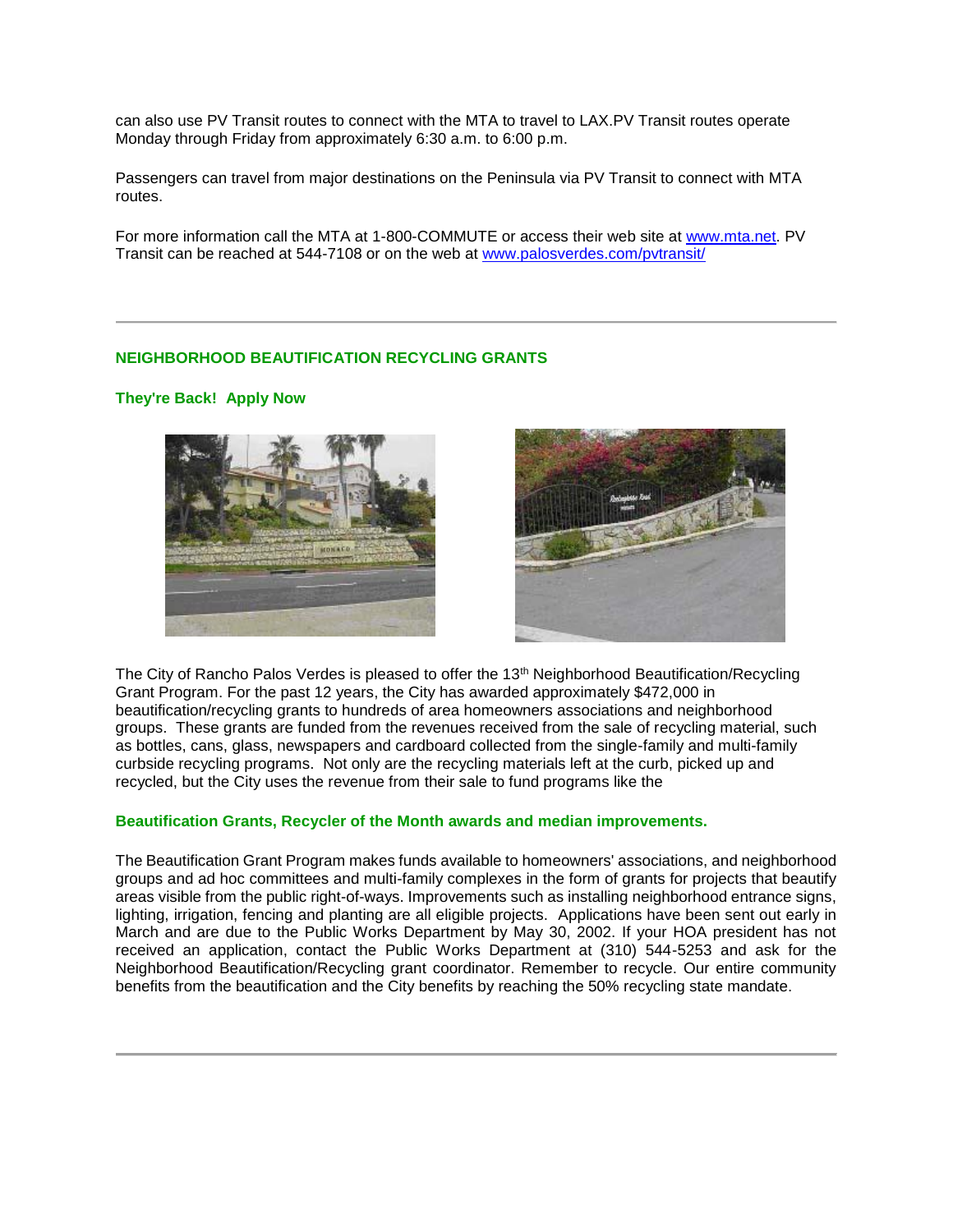### **YEAR-ROUND, PART-TIME RECREATION LEADER**

The City's Recreation & Parks Department is accepting applications for the position of Recreation Leader, with a pay range of \$6.98 - \$9.09 per hour.

Opportunities are also available for working with REACH, a dynamic program for youth, teens and adults with developmental disabilities. Program hours are weekday evenings and weekends. Applicant must be a high school graduate, have a valid California Driver's License, and be at least 18 years old.

**Call 310-377-0360 for City application if you enjoy working with the public in a variety of park settings, learning about the daily operations of local government, and maintaining a flexible work schedule, apply NOW!**

#### **HOUSEHOLD HAZARDOUS WASTE ROUND-UP**

#### **Get Started on Spring Cleaning**

It's that time of year again when you can get rid of household hazardous waste the right way. The County of Los Angeles is sponsoring another free roundup, so put this notice on the family's bulletin board.

**WHERE:** Rancho Palos Verdes City Hall/City Yard, Located at 30940 Hawthorne Blvd., one-half mile from Palos Verdes Dr. West.

**WHEN:** Saturday, May 4<sup>th</sup> from 9 a.m. to 3 p.m.

Bring materials such as automotive fluids, brake fluids, paint, paint thinner, turpentine, cleaners with acid or lye, pesticides or herbicides, household batteries or car batteries, pool chemicals, and used oil or oil filters. There is a limit of 15 gallons or 125 pounds of waste per vehicle.

Place your items in a sturdy box, preferably in their original, labeled containers. Do not mix hazardous materials.

Explosives, ammunition, radioactive materials or materials from businesses will not be accepted.

For more information on household hazardous waste or storm water pollution prevention, please call (888) CLEAN LA, or visit the L. A. County Environmental Resources website at **www.888cleanla.com.**

#### **LATE SPRING AND EARLY SUMMER TRASH SCHEDULE**

Don't get left at the curb: leave your cans out at the curb by 7 a.m. on pickup day.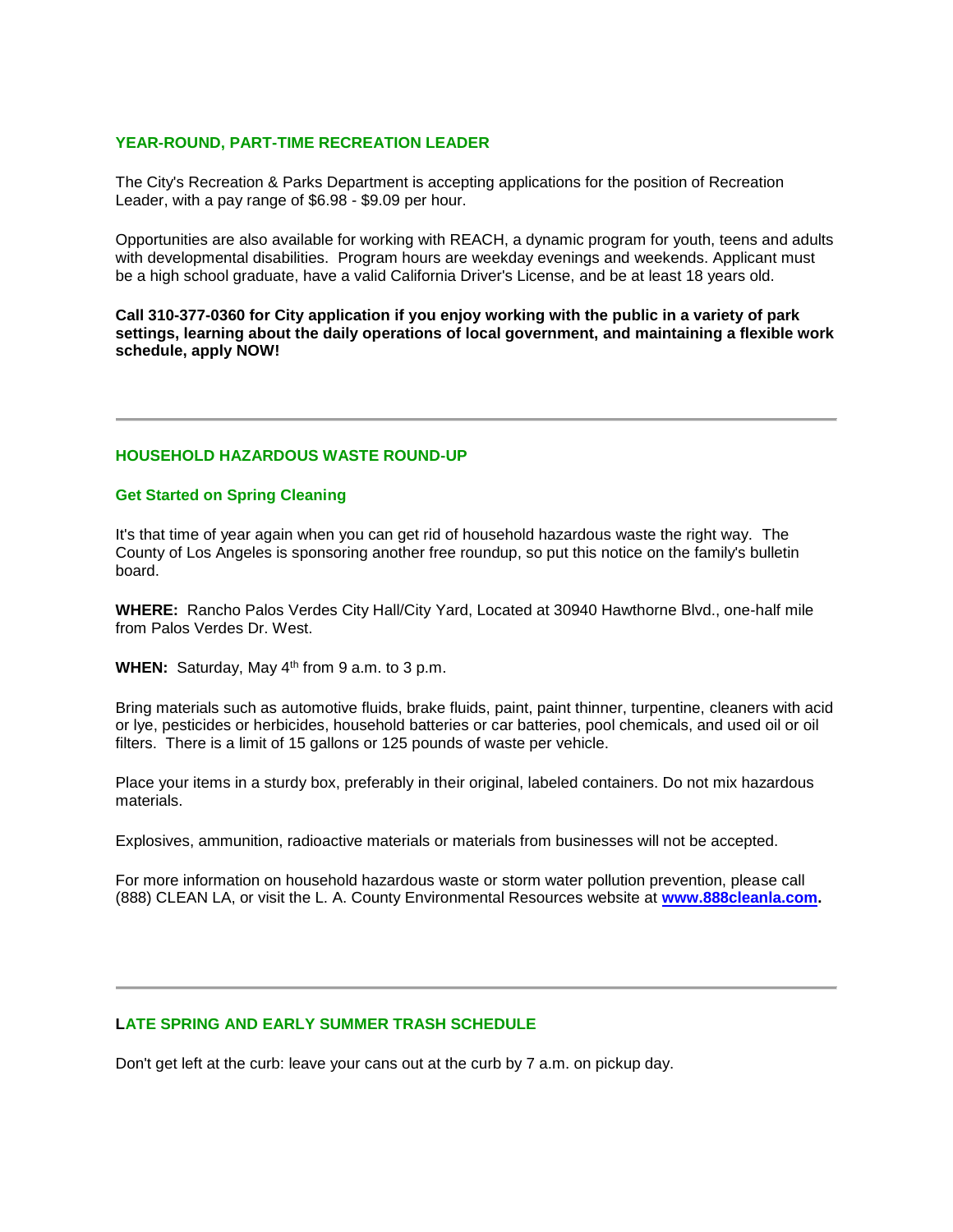### **Waste Management**

March and April 2002: No Changes

May 2002: Monday-Thursday areas will be serviced on Tuesday (May 28) and Thursday (May 30). Tuesday- Friday areas will be serviced on Wednesday (May 29) and Friday (May 31).

June 2002: No Changes

July 2002: There will be no trash and no green waste service on Thursday, July 4th . Monday-Thursday areas will be serviced on Monday (July 1) and Friday (July 5). Tuesday-Friday areas will be serviced on Tuesday (July 2) and Saturday (July 6).

### **Ivy Rubbish Disposal**

March, April, May and June 2002: No Changes

July 2002: There will be no change in the trash collection. Recycling on Thursday (July 4) will be picked up instead on the following Thursday.

# **REMODELING? DON'T GET CAUGHT WITH AN ILLEGAL DUMPSTER**

#### **Rent From An Authorized Hauler**

Many homes in the City are in the process of remodeling and it is not unusual for people to rent a dumpster to store the construction debris. Following are the general guidelines you need to know if you are going to rent a dumpster:

- 1. Only authorized haulers can provide dumpster service in the City. Several have been authorized by the City to do business here. If the company you have contacted is not authorized, check the City's web site for a list of authorized haulers or call the Public Works Department at (310) 544- 5252. Don't be caught with an illegal dumpster because the company will be asked to remove their equipment immediately.
- 2. Any roll off container that is placed in the public right of way (on the street, by the curb) must have a dumpster permit. This permit is issued by the Public Works Department and the cost is \$50. If a dumpster is on your driveway or on private property, then a permit is not required.

# **RATS!**

#### **Screen The Vents; Weatherstrip The Doors**

Where natural foliage is plentiful, rats can flourish. They quickly become uninvited, destructive houseguests by climbing up utility wires and trees and then crawling through holes and vents, or gnawing through wood siding and partitions.